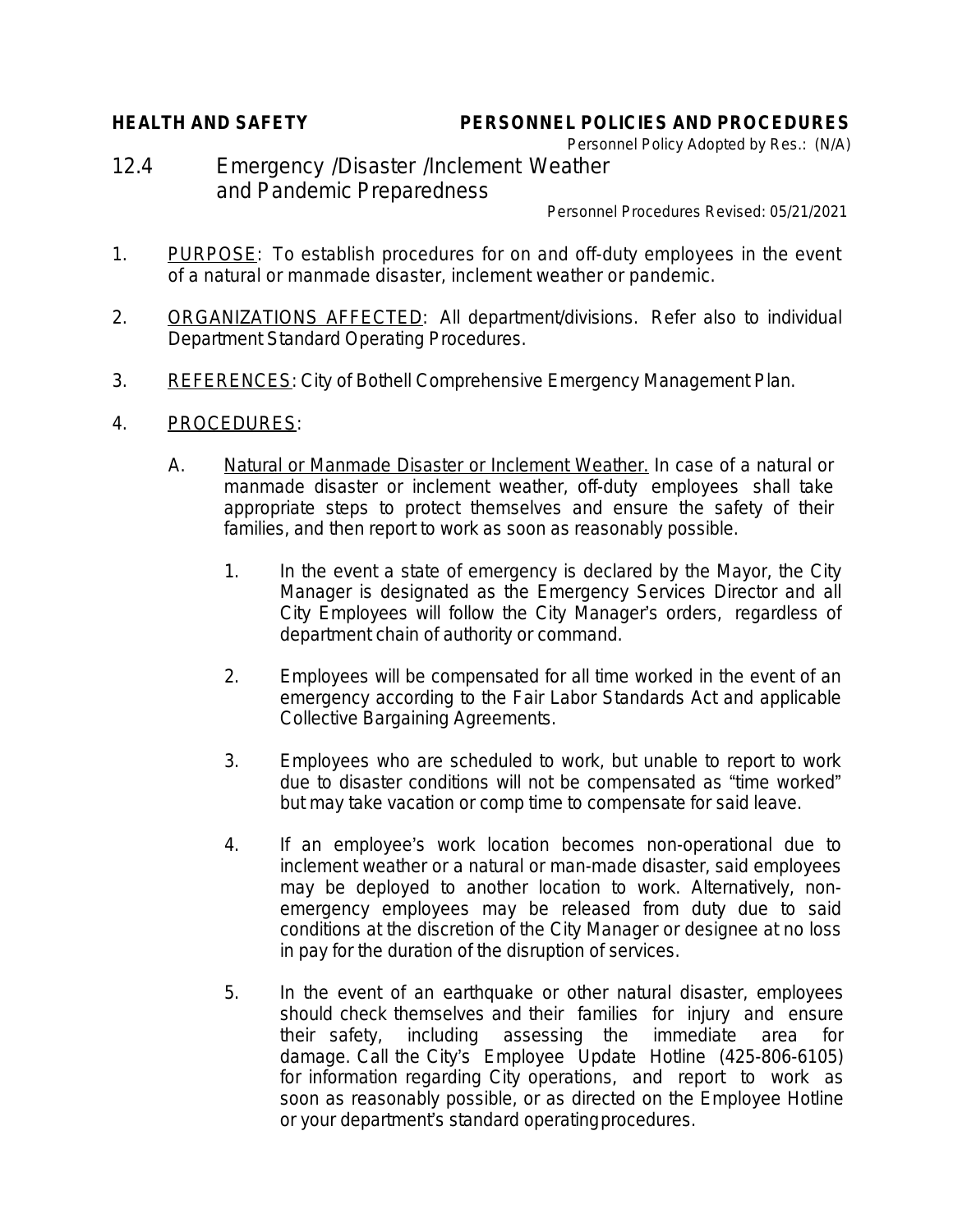- 6. In the event an employee is unable to report to work due to injury, road closures, etc., the employee should make every attempt to contact the City by phone or any other means available.
- 7. Following a disaster, monitor KIRO AM Radio 710 or call the City's Employee Update Hotline at 425-806-6105 for information.
- B. Pandemic. It is the policy of the City of Bothell to promote a safe and healthy work environment for its employees. To this end, the following procedures are created in an effort to minimize exposure and absenteeism in the event that a pandemic is a threat to our employees, their families and the City. (See also the City's Comprehensive Emergency Management Plan Support Annex #5 – Pandemic Influenza.)

The City of Bothell remains open to serve its citizens in all but the most extreme circumstances. Unless an emergency closing is announced, all employees are expected to report to work on their regularly scheduled shift. However, employees are expected to first ensure the health of themselves and their families and then report to work as soon as possible.

Employees are urged to cover their coughs by coughing into their elbows or into a tissue, to wash their hands regularly, to use alcohol hand gel, and to avoid touching their eyes, nose, or mouth. Hands and work surfaces should be disinfected frequently during an outbreak.

The following procedures apply during a pandemic:

- 1. The City may implement temporary emergency procedures to minimize face-to-face contact between employees. Such measures may include greater use of e-mail, websites and teleconferences, and employees may be temporarily assigned to work from home, or work shifts may be staggered.
- 2. When a pandemic has been declared, the City Manager may require daily staff absentee reporting (S.A.R.) from each department to assist in determining the level of impact the pandemic is having on City services.
- 3. Employees who have symptoms related to the illness that is causing the pandemic are prohibited from coming to work. An employee should not report to work if they are feeling ill and are in doubt as to why. If the employee is in doubt, they should not report to work and are encouraged to consult their physician.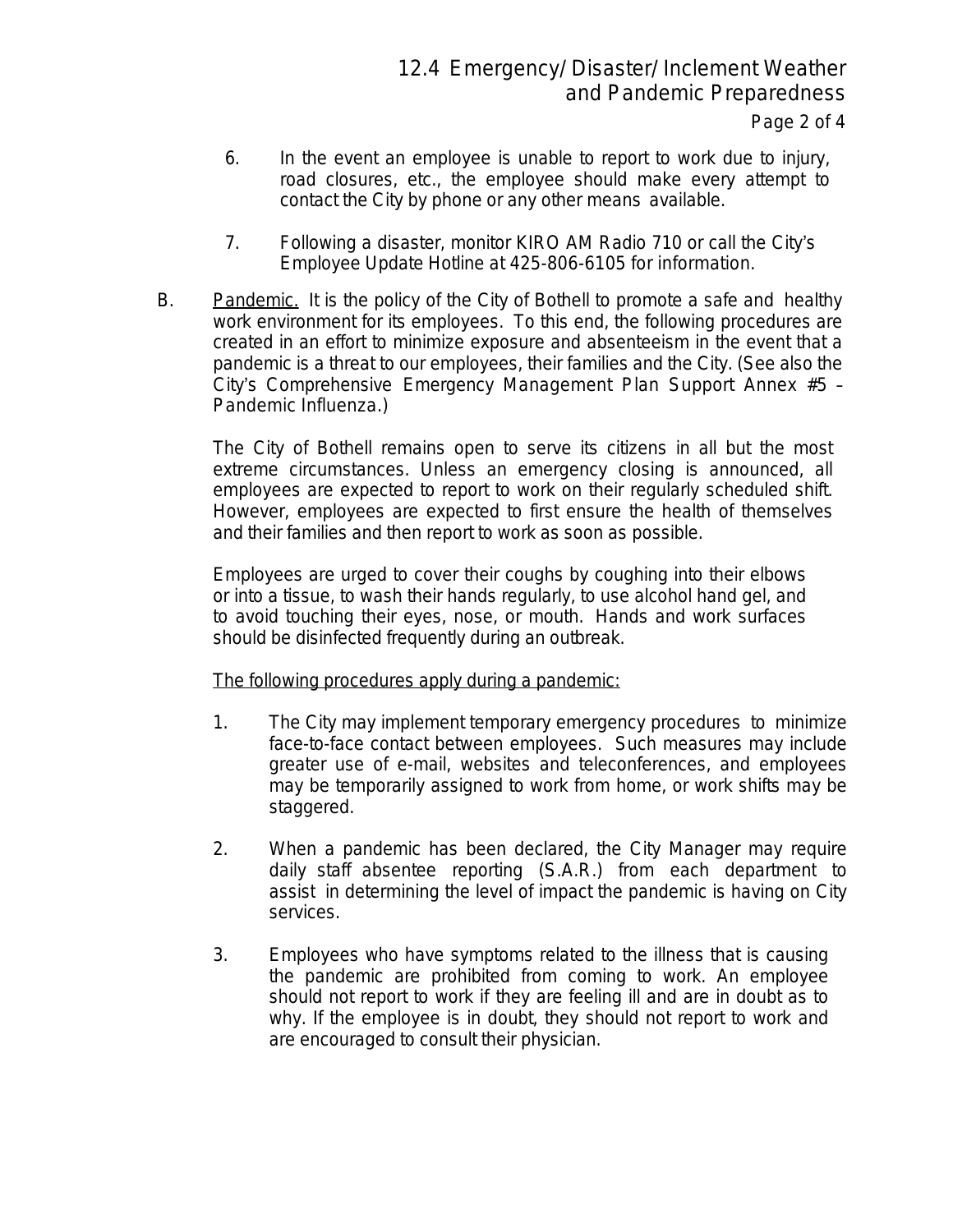12.4 Emergency/ Disaster/ Inclement Weather and Pandemic Preparedness

Page 3 of 4

- 4. Employees reporting to work who exhibit symptoms will be sent home and encouraged to consult their physician. The employee shall be required to utilize accrued leave pursuant to the Personnel Policies and Procedures Manual or applicable collective bargaining agreement if they are sent home due to symptoms or are required to quarantine in accordance with the recommendations of public health agencies.
- 5. If an employee or their spouse's/domestic partner's, or dependent's illness prevents an employee from reporting to work or on time, they are responsible for notifying their supervisor pursuant to the provisions of the Personnel Policies and Procedures Manual or applicable collective bargaining agreement. Employees must not return to work until they have been free of symptoms for at least twenty-four (24) hours or what is the recommendation of public health agencies at that time.
- 6. Employees are required to utilize paid leave for absences when recovering from or caring for a spouse/domestic partner or dependent recovering from the disease causing the pandemic.
- 7. Regular full-time and part-time employees who have no accrued leave and contract the disease that causes a pandemic may request an advancement of up to twenty-four (24) hours sick leave to compensate for work hours missed due to the employee's personal illness. The sick leave advancement shall be applied hour for hour of work missed up to a total of 24, and shall be deducted from the employee's regular accrual until the hours advanced are repaid.

The City Manager may review and approve additional hours of sick leave advancement for individual employees when extenuating circumstances exist. These requests must be approved by and submitted in writing to the City Manager by the Department Director.

- C. On-call/Work-at-home Emergency Leave: In the event of inclement weather or a natural disaster, or in preparation for or during a pandemic, it may become necessary to compensate employees for alternative work situations that aren't covered by the City's leave policies and have arisen out of the need to protect the workforce, participate in regional efforts such as reducing traffic or the risk of exposure to an infectious disease, or reduce City operations. In that event On-call/Work-at-home Emergency leave may be authorized at the sole discretion of the City Manager or Acting City Manager in accordance with the following procedures:
	- 1. On-call/Work-at-home Emergency Leave will be reviewed, approved, and potentially renewed on a per payroll period basis which ends on the 15<sup>th</sup> and the last day of every month. Factors included in consideration shall include need and available financial resources.
	- 2. On-call/Work-at-home Emergency Leave may be approved for reasons that include but are not limited to the following: